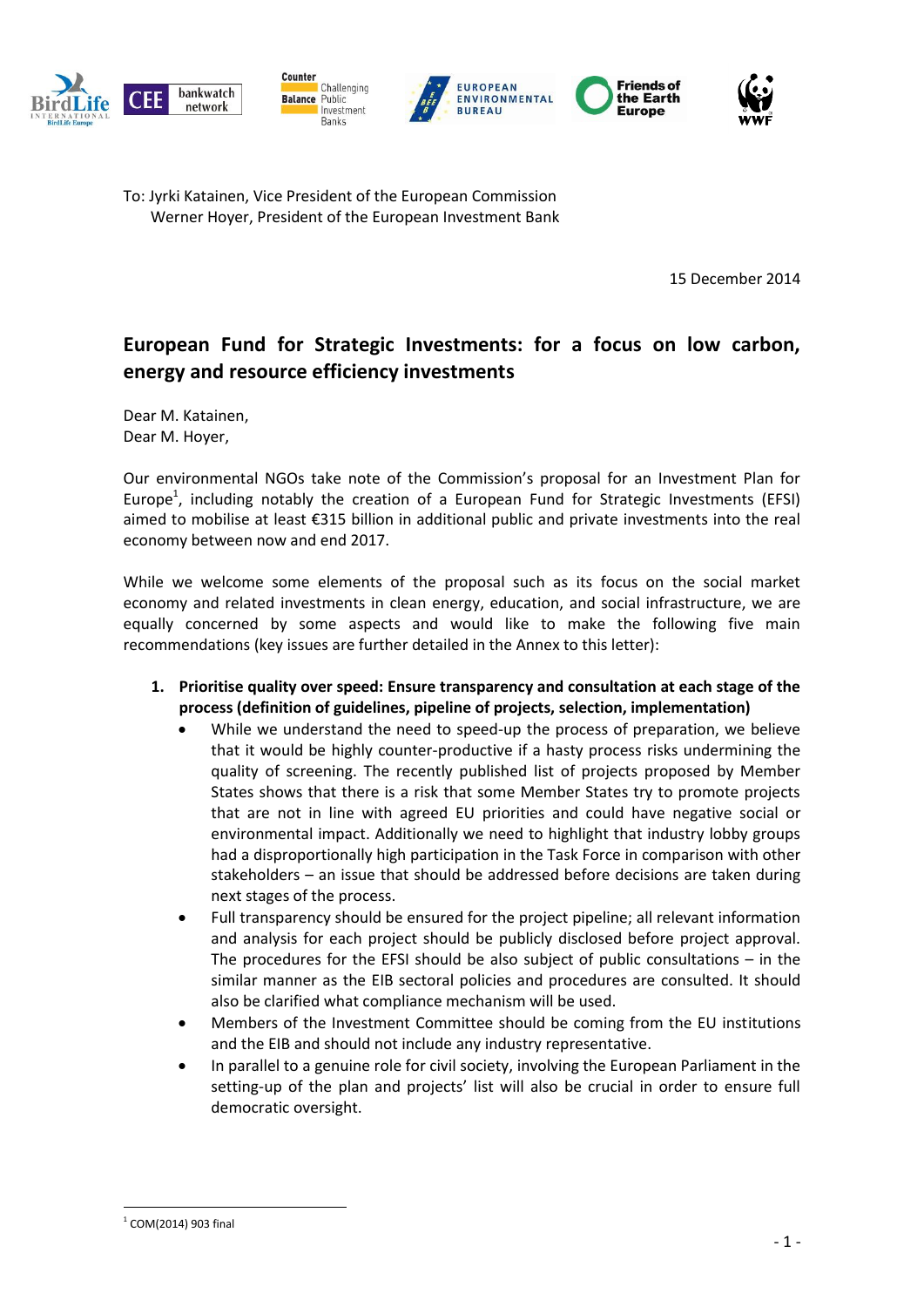#### **2. Ensure long term consistency**

Avoid random project support: a key criteria to support long term infrastructure projects should be their full consistency with EU 2050 climate and biodiversity goals<sup>2</sup>. National 'long term investment plans', as recommended by the Special Task Force<sup>3</sup>, could be appropriate for that purpose: for example they could use the concept of national carbon budget for selecting the most appropriate infrastructure projects.

#### **3. Spend the money in sustainable projects**

- The money should be spent in projects that contribute to the achievement of environmental objectives<sup>4</sup> of the EU:
- As a top priority, the ESFI should focus on energy and resource efficiency investments (notably buildings refurbishments) – that are proven very cost effective while job intensive, improving EU energy and resource security and reducing EU vulnerability to external shocks (Annex points 1 and 2);
- We agree with the Special Task Force that investing in resource efficiency and ecoinnovation (...) can contribute to Europe's well-being<sup>5</sup>.
- This should also include renewable energy generation, smart grids, electricity storage, railway transport and sustainable urban mobility, infrastructures for electric vehicles, green infrastructures, etc (Annex points 3 and 4).
- **4. Do not spend the money in projects locking the EU in carbon and resource intensive paths**
	- Money should not be spent in projects contradicting EU environmental targets, that may be stranded in 20 years, that aggravate the depletion of the European natural capital or that are not climate resilient:
	- $\bullet$  This primarily concerns any type of airport infrastructure<sup>6</sup>, new motorways and roads, any coal, oil and nuclear infrastructures. In the Project List<sup>7</sup> many projects are focusing on these sectors, raising huge concerns on its long-term viability.
	- The gas infrastructures should be very carefully analysed, and project should be supported only if they do not risk undermining the EU 2050 goal and the 2050 Climate Roadmap (see Annex point 5).
- **5. Strike a fair risk balance when employing financial instruments.** Socialising risks and privatizing profits has been at the core of the crisis, and it is the paradigm at the heart of the EFSI: in order to attract private investors the EFSI will be used to 'de-risk' investments in projects that face difficulties to attract capital. De-risking does not mean that the risk disappears, but rather that it is passed on to public institutions and taxpayers. The effects for EU public institutions and taxpayers should be thoroughly analysed and integrated and project with potential negative impacts should be ruled out.

<sup>&</sup>lt;sup>2</sup> 80-95% greenhouse gas emissions reduction by 2050 (compared to 1990 levels) and full restoration of EU biodiversity and ecosystem services (European Council of 25-26 March 2010)

<sup>3</sup> Special Task Force (Member States, Commission, EIB) on investment in the EU (2014), *Final Task Force Report*.

<sup>&</sup>lt;sup>4</sup> Notably the climate change, energy efficiency, renewable energy targets and the Biodiversity Strategy targets

<sup>5</sup> Special Task Force (Member States, Commission, EIB) on investment in the EU (2014), *Final Task Force Report*, p25

<sup>6</sup> Including dedicated rail connections between important airports and urban centres that lead to *increased* greenhouse gas emissions by facilitating the use of aviation at the expense of lower carbon modes of transport

<sup>7</sup> Special Task Force, *Annex - Project lists from Member States and the Commission*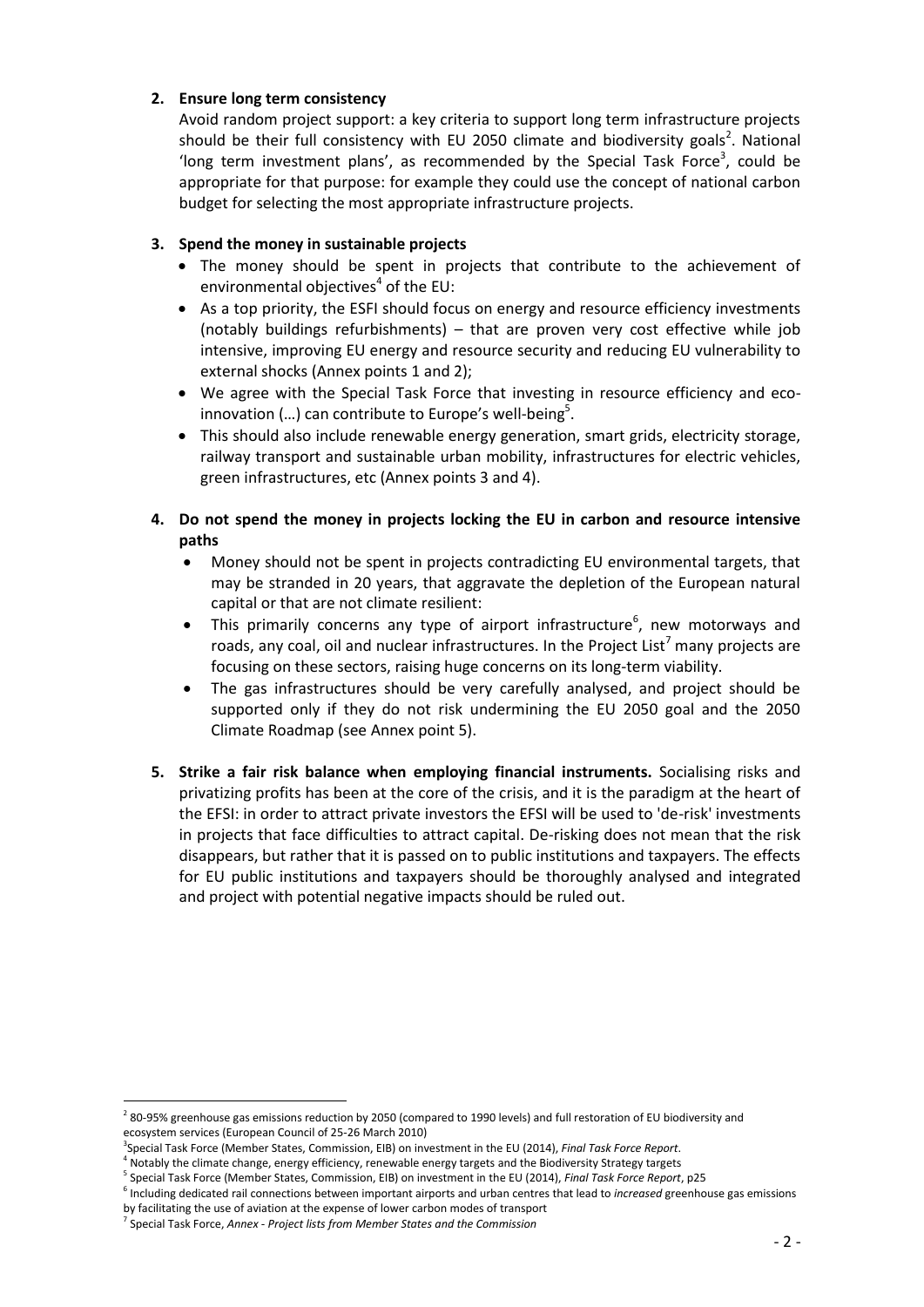We are pleased to read that "the Commission and the EIB will engage with stakeholders at all levels in early 2015" <sup>8</sup> and expect a fruitful dialogue with you to make this first headline proposal of the Commission a success for the transition to a prosperous sustainable economy in Europe. On this basis, we hope that your agenda in January will offer the possibility to arrange a meeting.

Yours sincerely,

Angela Caserta, Regional Director - Birdlife Europe Petr Hlobil, Director – CEE Bankwatch Network Xavier Sol, Director - Counter Balance Jeremy Wates, Secretary - General – European Environmental Bureau Magda Stoczkiewicz, Director - Friends of the Earth Europe Tony Long, Director - WWF European Policy Office

- CC: Miguel Gil Tertre, Valerie Herzberg, Heidi Jern, Grzegorz Radziejewski, Members of Cabinet of Jyrki Katainen
	- Philippe de Fontaine Vive Curtaz, Jonathan Taylor, Mihai Tanasescu, Magdalena Álvarez Arza, Vice Presidents of the European Investment Bank

<sup>1</sup> 8 COM(2014) 903 final, p6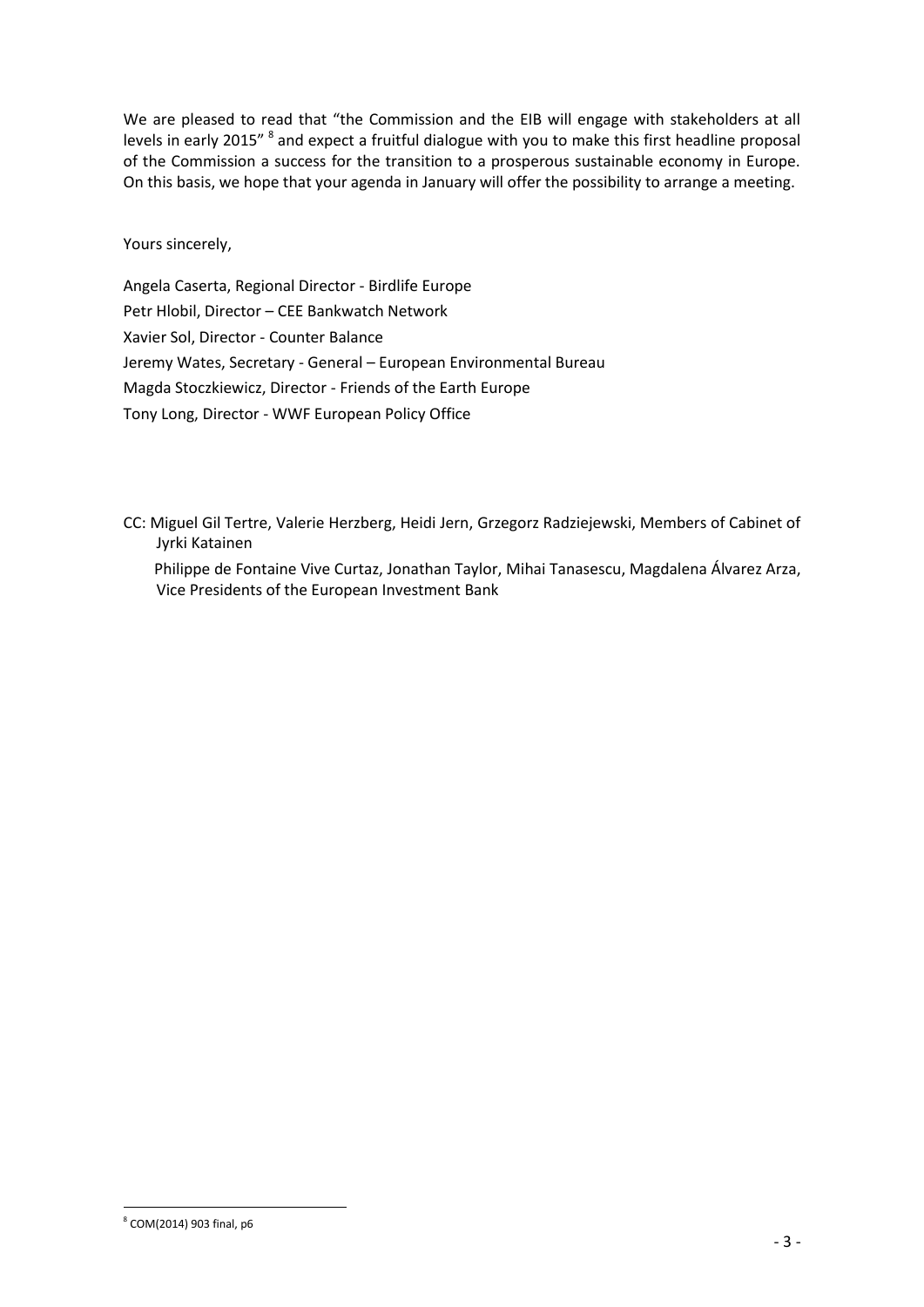# **ANNEX**

### **SPEND THE MONEY IN SUSTAINABLE PROJECTS**

### **1. Priority: Investments in energy savings**

Investment in energy savings should be prioritized as they are able to leverage significant amount of private money, create local jobs as well as deliver long-term tangible benefits to European citizens.

#### **Energy efficiency investments deliver:**

- Three to four times the number of jobs created by comparable energy supply investments, i.e. coal-fired and nuclear power plants;<sup>9</sup>
- Reduction of energy costs for industry and households;
- Reduction of gas imports by 2.6% for 1% of energy saved;<sup>10</sup>

Public investment in energy efficiency has a significant and **well proven capacity to leverage private money**. For example, each euro of public investment in energy efficiency can generate between  $£13-20$  in private investment.<sup>11</sup>

Deep renovations of existing buildings are one of the most labour intensive activities in which the money invested has a **very high employment effect**. For every million euro invested in deep renovations, up to 17 new jobs are created $^{12}$ ; this could help the recovery of the construction sector, which was one of the worst hit by the economic crisis. In addition, investments in energy efficiency of buildings **would deliver benefits to a large portion of EU citizens** through reduction of fuel poverty as well as improved living conditions.

Furthermore, energy efficiency investment **can be deployed more quickly** than other types of investment particularly when directed to facilitate the implementation of already adopted EU legislation, which is still lagging behind in many sectors.

<sup>1</sup> 9 European Commission, *Doing More with Less, Green paper on energy efficiency*, (COM(2005) 265 final of 22 June 2005.

<sup>&</sup>lt;sup>10</sup> European Commission (2014), *Impact assessment accompanying energy efficiency communication.* 

<sup>&</sup>lt;sup>11</sup> Jüllich Institute (2011), Impact on public budgets of KfW promotional programmes in the field of energyefficient building and rehabilitation.

<sup>12</sup> Ürge-Vorsatz, D. et al. (2010): *Employment Impacts of a Large-Scale Deep Building Energy Retrofit Programme in Hungary.*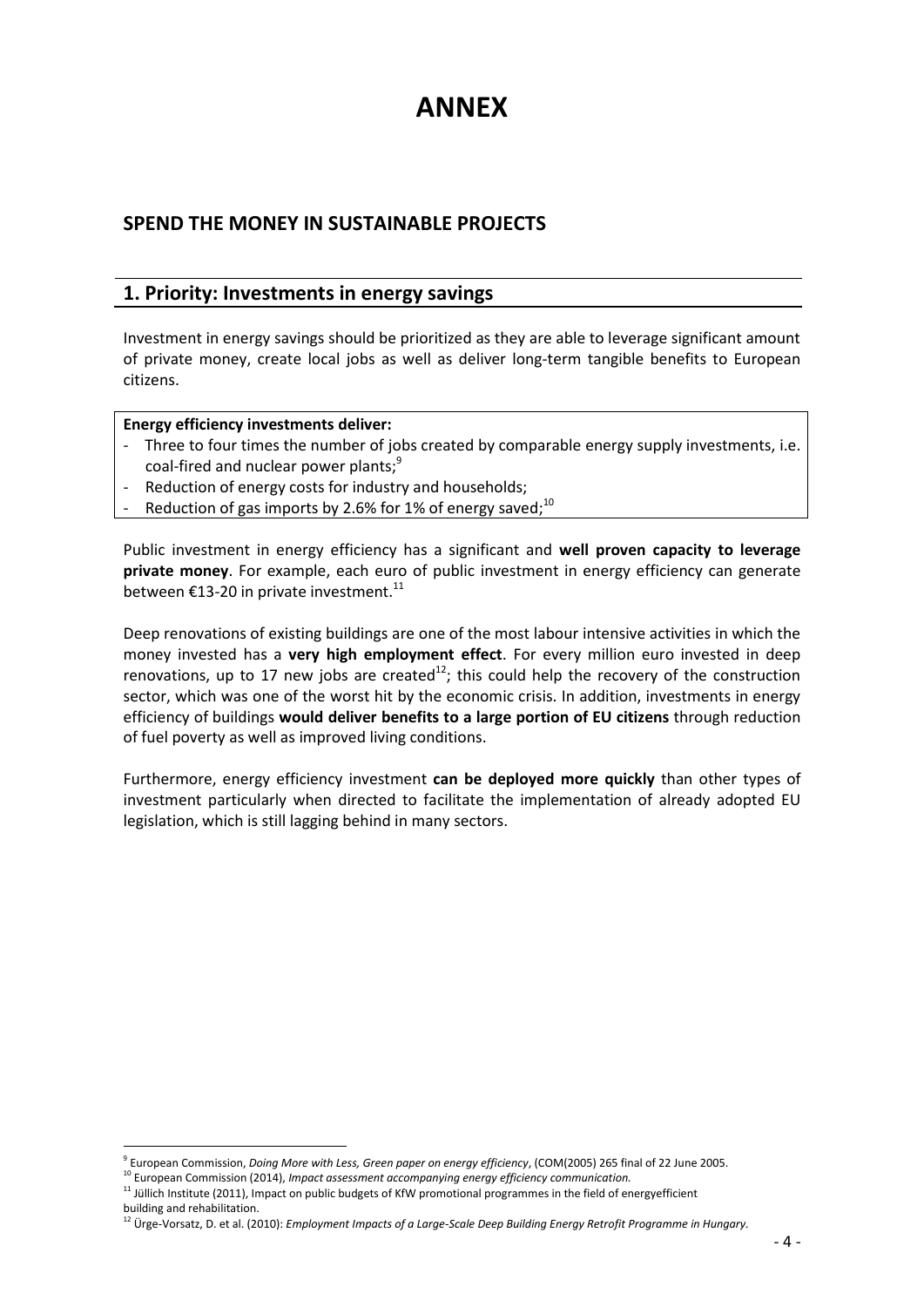### **2. Priority: Investments in resource savings**

Resource costs make up a significant part of the cost structure of European business. These business also need available and predictable supplies. A Europe Innova study finds that **EU manufacturing firms spend on average 40% of their costs on raw materials (increasing), far more than labour costs (18-20%, decreasing) or energy costs.**<sup>13</sup>

### **Resource efficiency investments deliver:**

- $\epsilon$ 270<sup>14</sup> to 630<sup>15</sup> billion per year of savings in material costs for the EU business according to different scenarios;
- 100,000-200,000 new jobs for every percentage point reduction in resource use.<sup>16</sup> A 30% improvement of EU resource productivity by 2030 could create over 2 million jobs<sup>17</sup>;
- Over 400 000 jobs by 2020 by recycling 70% of key materials $^{18}$ .

"Resource-efficient Europe" is a flagship initiative of the Europe 2020 strategy<sup>19</sup>: on this basis the Commission published the 2011 **Roadmap to a Resource-Efficient Europe**.<sup>20</sup> In addition, in the 7<sup>th</sup> Environmental Action Programme<sup>21</sup>, Member States and the European Parliament<sup>22</sup> agreed that the EU should establish indicators and set targets for resource efficiency, while a 30% resource productivity target by 2030 has been proposed by the Commission as part of its Circular Economy package.<sup>23</sup>

Significant EFSI investments should match these policy developments on resource efficiency.

### **3. Renewable energy, grids and electricity storage**

#### **Renewable energy**

<u>.</u>

The EU is committed to reducing greenhouse gas emissions to 80-95% below 1990 levels by 2050<sup>24</sup> . **According to the European Commission's 2050 Climate Roadmap<sup>25</sup>, the most technologically and economically feasible means of achieving this is an almost-total**  decarbonisation of the energy sector by 2050<sup>26</sup>. This needs to be taken into account in addition to the 2020 and 2030 renewable energy targets.

In addition, in the wake of disruption of the financial system 2007 banking collapse and the wider economic problems in the Eurozone, there has been a rolling back in the availability of affordable and long‐term bank debt for renewables. This reflects the commercial banks' collective response

<sup>13</sup> Europe INNOVA (2012), *Guide to resource efficiency in manufacturing: Experiences from improving resource efficiency in manufacturing companies.*

<sup>14</sup> Research by McKinsey & Co published in Ellen MacArthur Foundation (2012), *Towards the circular economy.*

<sup>&</sup>lt;sup>15</sup> Europe INNOVA (2012), *Guide to resource efficiency in manufacturing: Experiences from improving resource efficiency in manufacturing companies.*

<sup>16</sup> Cambridge Econometrics et al. (2014), *Modelling the Economic and Environmental Impacts of Change in Raw Material Consumption.*

<sup>17</sup> GWS mbH (2001), *Macroeconomic modelling of sustainable development and the links between the economy and the environment.* <sup>18</sup> Friends of the Earth (2010), *More jobs, less waste – potential for job creation through higher rates of recycling in the UK and EU.*

<sup>19</sup> European Commission (2010), *Europe 2020 – A strategy for smart, sustainable and inclusive growth*, COM(2010) 2020.

<sup>20</sup> European Commission (2013), *Roadmap to a Resource Efficient Europe*, COM(2011) 571 final.

<sup>21</sup> Decision No 1386/2013/EU of 20 November 2013 on a General Union Environment Action Programme to 2020, *Living well, within the limits of our planet.*

<sup>22</sup> The European Parliament also issued the resolution of 24 May 2012 *A resource-efficient Europe* (2011/2068(INI) asking for targets and indicators.

<sup>23</sup> European Commission (2014), *Towards a circular economy: A zero waste programme for Europe*, COM(2014) 398 final.

<sup>24</sup> European Council, October 2009

<sup>25</sup> European Commission (2011), *A Roadmap for moving to a competitive low carbon economy in 2050*

<sup>&</sup>lt;sup>26</sup> European Commission (2011), *A Roadmap for moving to a competitive low carbon economy in 2050*, COM(2011) 112 final.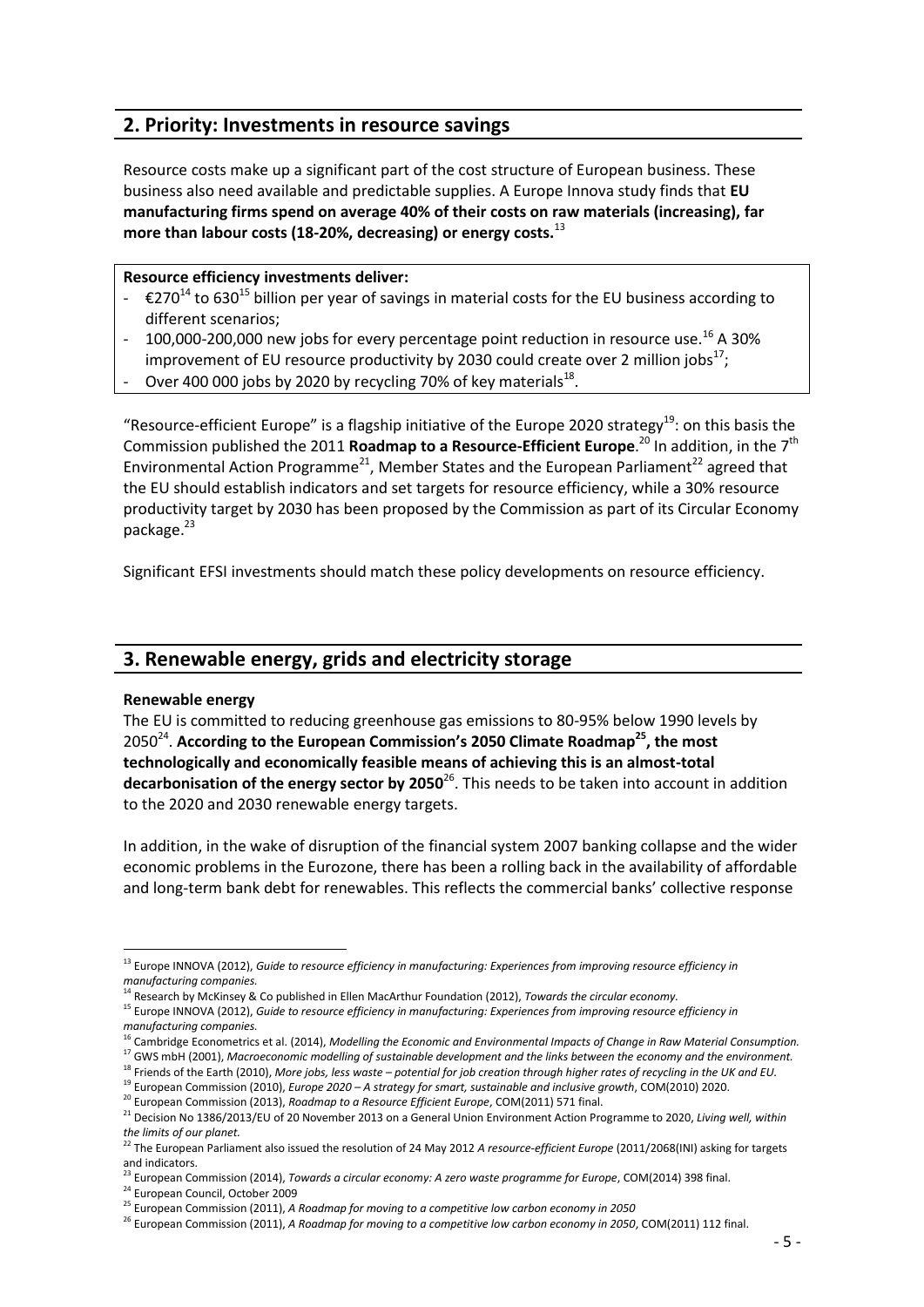to Basel III regulation, which requires a deleveraging, but also increases concerns about the stability of political support for low carbon investments and renewables especially.

There is therefore a strong case for the EFSI to support renewable energy projects, which are finding it increasingly difficult to secure affordable loans despite the fact that they build on solid long-term fundamentals.

#### **Smart grids**

Large electricity network investment is foreseen across Europe in coming years. Electricity transmission system operators (TSOs) are currently planning to increase their rate of investment by 70% by 2020<sup>27</sup>. 'Smart grid' investments at the distribution level are particularly important for enabling decentralised generation. 'Offshore grids' are also needed both to connect offshore wind farms to shore and to help to manage variability through interconnecting power markets around the North and Baltic Seas region.

The deployment of smart grids could save €52 billion per year in the EU by reducing losses from electricity distribution and enabling greater energy efficiency.**<sup>28</sup>**

The Commission's Impact Assessment on Energy infrastructure priorities for 2020 and beyond<sup>29</sup> estimates the needs of a huge €142 bn investment by 2020 for transmission, offshore grid and smart grid infrastructures - of which €45 bn (32% only) is estimated to be business as usual delivery while €90 bn (63%) is commercially viable. There is therefore a clear case for the EFSI to significantly support electricity infrastructure projects.

#### **Electricity storage**

Electricity storage is increasingly important to balance the growing renewable output. Financial support should concentrate on near-commercialised projects, which have significant short to medium term potential to alter energy infrastructure investments and achieve policy objectives.

### **4. Green infrastructures**

Business as usual 'grey' infrastructures are not only usually quite costly, they are also often damaging and fragmenting ecosystems and are increasingly unadapted to climate change impacts. Climate change is already happening in Europe: EU damage from flooding is skyrocketing and reached at least  $\epsilon$ 150 billion over the period 2002-2010<sup>30</sup>. It is well documented that extreme weather events in the EU will aggravate both in number and in scale.

The underlying principle of green infrastructures is that they can offer multiple benefits if the ecosystems they depend on are in a healthy state. They are generally characterized by a high level of return over time and can be a cost-effective alternative to 'grey' infrastructure and intensive land use change, because healthy ecosystems largely self-maintain for free instead of requiring expensive investments and maintenance costs.

 $27$  Roland Berger 2010.

<sup>28</sup> Oracle (2011), *The Future of Energy – an independent report for Oracle Utilities.*

<sup>&</sup>lt;sup>29</sup> SEC(2010) 1395 final

<sup>&</sup>lt;sup>30</sup> RPA and al. (2014), *Study on economic and social benefits of environmental protection and resource efficiency*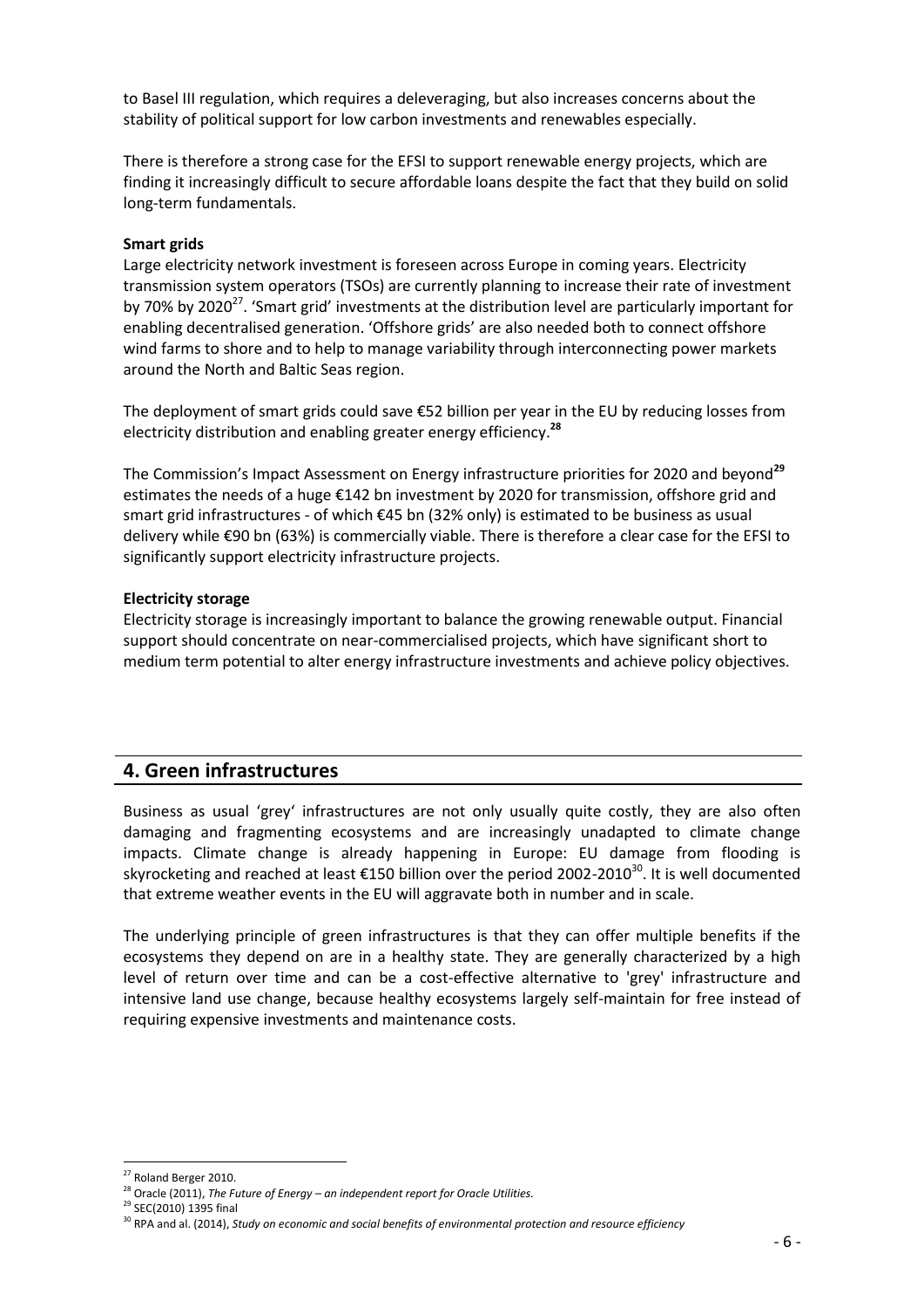#### **Green infrastructure more efficient than technical solutions (Ireland)**

In Anne Valley, an integrated wetland was constructed instead of installing a traditional water treatment plant. Not only is the wetland more efficient in clearing mostly livestock wastewater than a traditional plant, it also offers multiple benefits like flood control and climate regulation. Capital costs were  $\epsilon$ 715,000 for the project - less than half the estimated cost of an equivalent traditional plant (€1,530,000). Annual maintenance costs are also lower. In addition €220,000 was spent on new tourism facilities which are creating additional economic value, impossible with a traditional plant.

Green infrastructures can lessen the impact of climate induced disasters, protect coastal cities vulnerable to climate change, achieve carbon savings at low cost, provide valuable ecosystem services – and create jobs<sup>31</sup>. Notably, floodplain restoration, peatland and wetland restoration have the potential to create large scale flagship projects. Floodplain wetlands secure drinking water supplies by replenishing groundwater, purify surface waters, offer cost effective climate change adaptation solutions and create sustainable tourism opportunities.

**In the European Commission, DG Regio and DG Environment have developed valuable**  expertise on green infrastructures<sup>32</sup> and should be closely involved in the investment advisory "hub" to help building capacity on the potential shift from grey to more valuable green infrastructures everywhere possible.

## **DO NOT SPEND THE MONEY IN PROJECTS LOCKING THE EU IN CARBON AND RESOURCE INTENSIVE PATHS**

### **5. Risk of over-investments in gas infrastructures**

The Ukraine-Russia crisis has focused the EU on energy security far more than before with a potential strengthened support for gas. In this context, it is critical to remind that:

- **All the European Commission 2050 Energy Roadmap scenarios<sup>33</sup> estimate that gas consumption in the EU will decline in absolute terms** (see graph below <sup>34</sup>);
- **Eurostat data show that EU gas consumption has peaked in 2005-2010 and has been sharply decreasing since 2010 – confirming the consumption trend of the 2050 Energy Roadmap** (see graph below).

<sup>31</sup> For more concrete examples see BirdLife, EEB, WWF (2012), *Biodiversity investments under Cohesion Policy – a smart contribution to reach EU 2020 objectives*

 $32$  See for example DG REGIO (2013), The Guide to Multi-Benefit Cohesion Policy Investments in Nature and Green Infrastructure

<sup>33</sup> European Commission, *Energy Roadmap 2050*

<sup>34</sup> WWF, *Cutting energy related emissions the right way*, 2012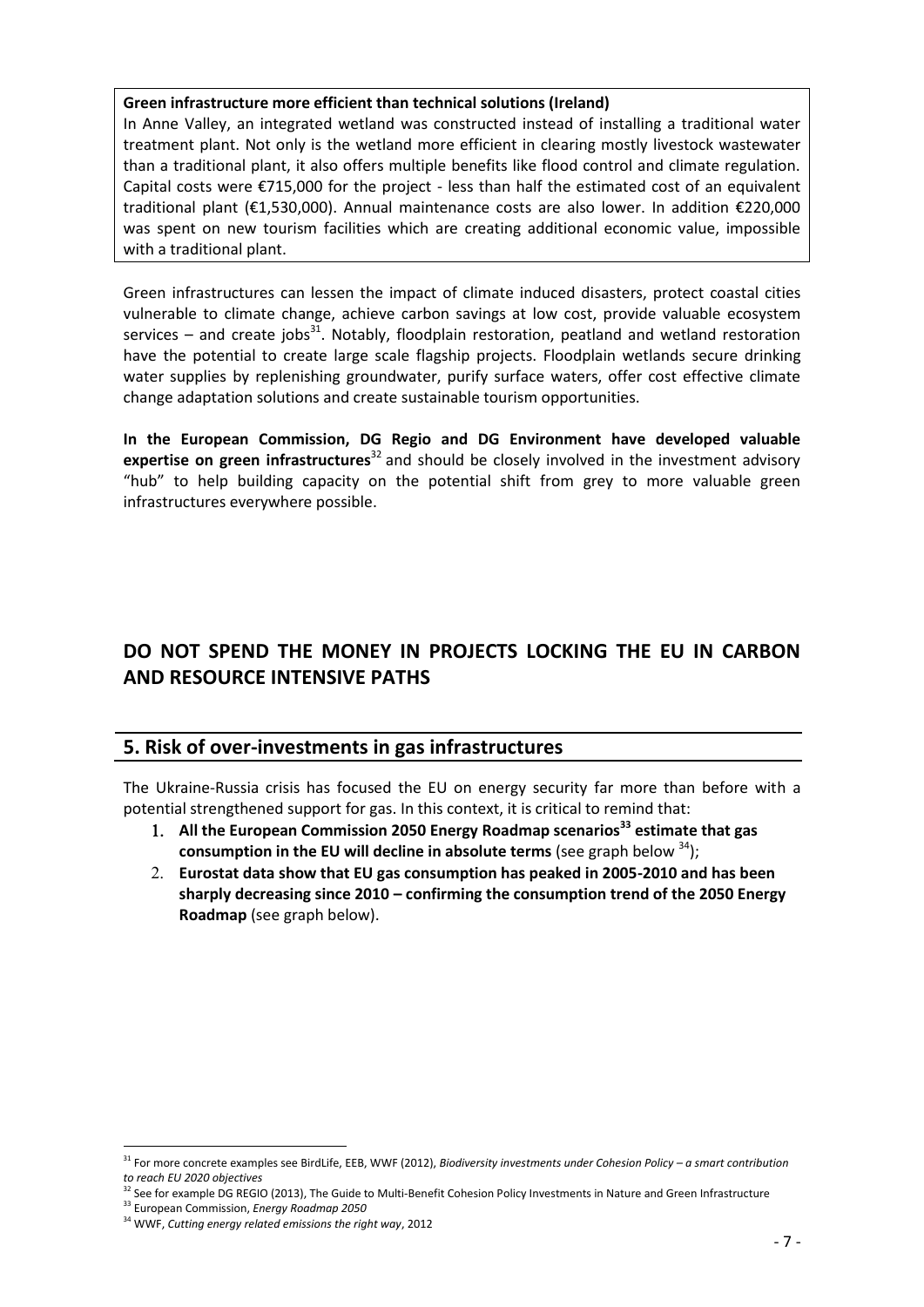

#### **2050 Energy Roadmap scenarios for EU gas consumption**

Source: European Commission, Energy Roadmap 2050, graph designed by WWF



#### **Gross inland consumption in EU-28 (in thousand terajoules)**

Source data: nrg\_103m, nrg\_124m, nrg\_134m

<u>.</u>

Source: Eurostat, Natural gas consumption statistics, May 2014

There is a huge pipeline of gas infrastructure projects in Europe – including upgrades to existing connections, new long-distance pipelines, intra-EU connections and domestic hubs for LNG. But the decreasing consumption of gas in the EU raises strong doubts on the actual need and the commercial viability of all of them. As an example, there is a huge number of LNG projects in Europe (up to a hundred) but the existing ones are already largely idle: according to Thierry Bros, senior gas and LNG analyst at Societe Generale, European LNG deliveries dropped by 24% in 2013, in addition to a 30% fall in 2012<sup>35</sup>. Adding to the economic trouble is that many import terminals in continental Europe are under take-or-pay contracts that force them to accept LNG deliveries

<sup>35</sup> Reuters 20 September 2013, *Many European LNG terminals face idling, seek new activities*, <http://www.reuters.com/article/2013/09/20/energy-lng-europe-idUSL5N0HF3KD20130920>